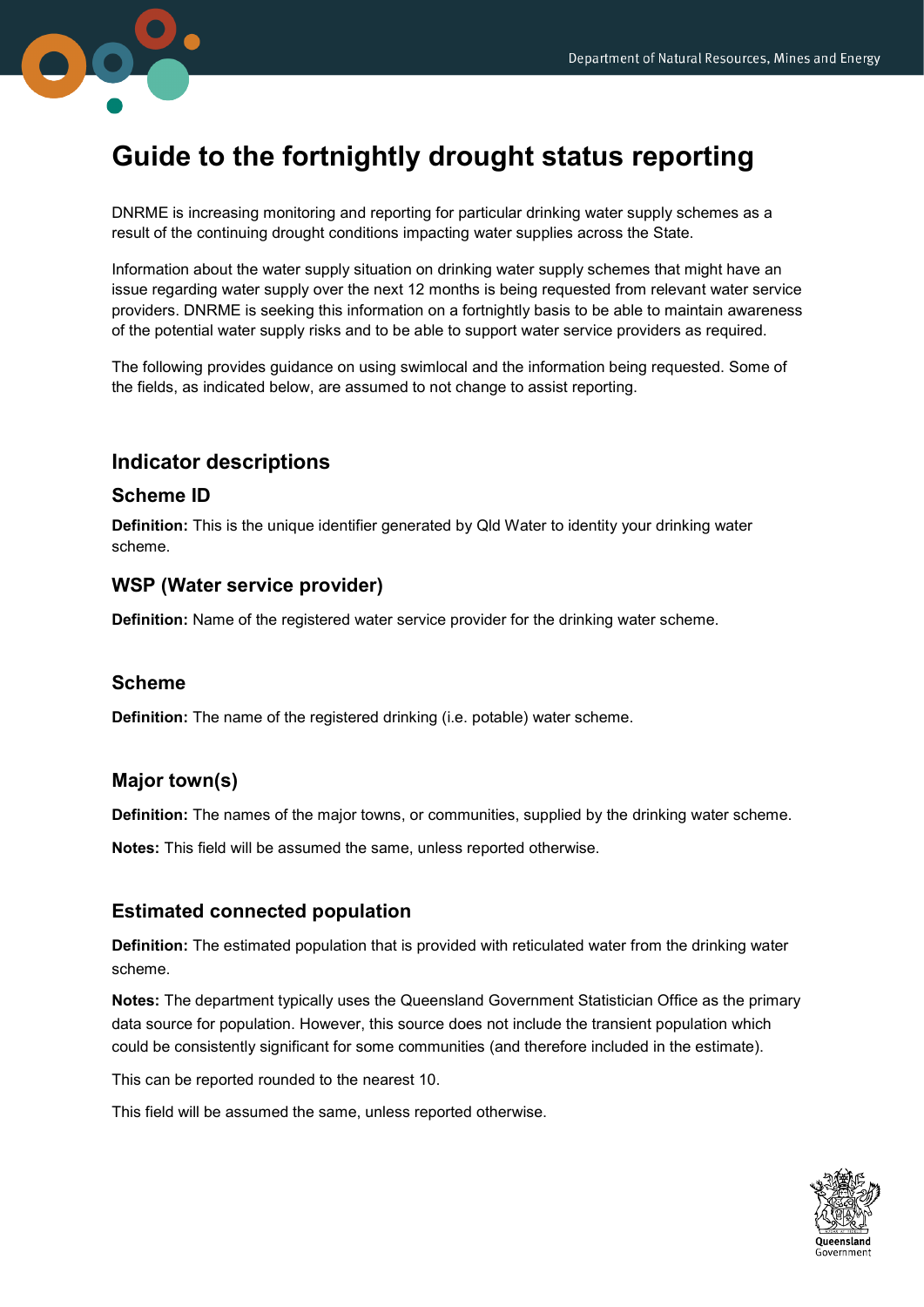# Usual supply source(s)

**Definition:** The name and type of the supply source(s) that are relied upon during 'normal', nondrought, circumstances.

Notes: This field will be assumed the same, unless reported otherwise.

# Contingency supply plans

Definition: An overview of what contingency or emergency water supplies are included in the drought response for the scheme.

Notes: This field will be assumed the same, unless reported otherwise.

#### Contingency/emergency status

Definition: The status of whether contingency or emergency water supplies are being used to supply some or all of your reticulated customers.

This indicator should be completed each fortnight to ensure that we are aware of any changes in the status of contingency/emergency supplies.

Notes: Valid responses are yes, no, or preparing to enact:

- Yes—contingency and/or emergency water supplies are being used as at the date of the report.
- Preparing to enact—activities are being undertaken to be able to activate/use the contingency and/or emergency water supplies as and when needed within the near future. That is, it is assumed that the 'back up' water supply will be needed and necessary preparations are being made to facilitate their use.

Provide an estimated timeframe in which the contiengeyc/emergency supply will be used in the 'Other relevant information' field.

Investigations, assessing of viability or gaining relevant approvals are generally not considered part of 'preparing to enact'. Installing of appropriate infrastructure or putting contracts in place to enable the take of contingency water supply would be considered 'preparing to enact'.

 No—contingency and/or emergency water supplies are currently not being used to supplement your usual water supply.

Contingency supply plans include measures to extend the capability of their existing water supply when the capacity of the existing water supply is reduced and their triggers. It is used to prevent a supply shortfall.

Contingency supply measures may include temporary infrastructure (such as weirs, digging out waterholes, temporary desalination plants), or permanent infrastructure (water recycling scheme, access additional groundwater from adjacent aquifer, pumping from adjacent water supply).

Emergency supply plans include any temporary measures to meet essential water needs (for basic health and hygiene) when a supply shortfall has occurred or is considered imminent.

Emergency supply measures may include carting water or connecting to additional water supply (e.g. groundwater), or temporary desalination plant.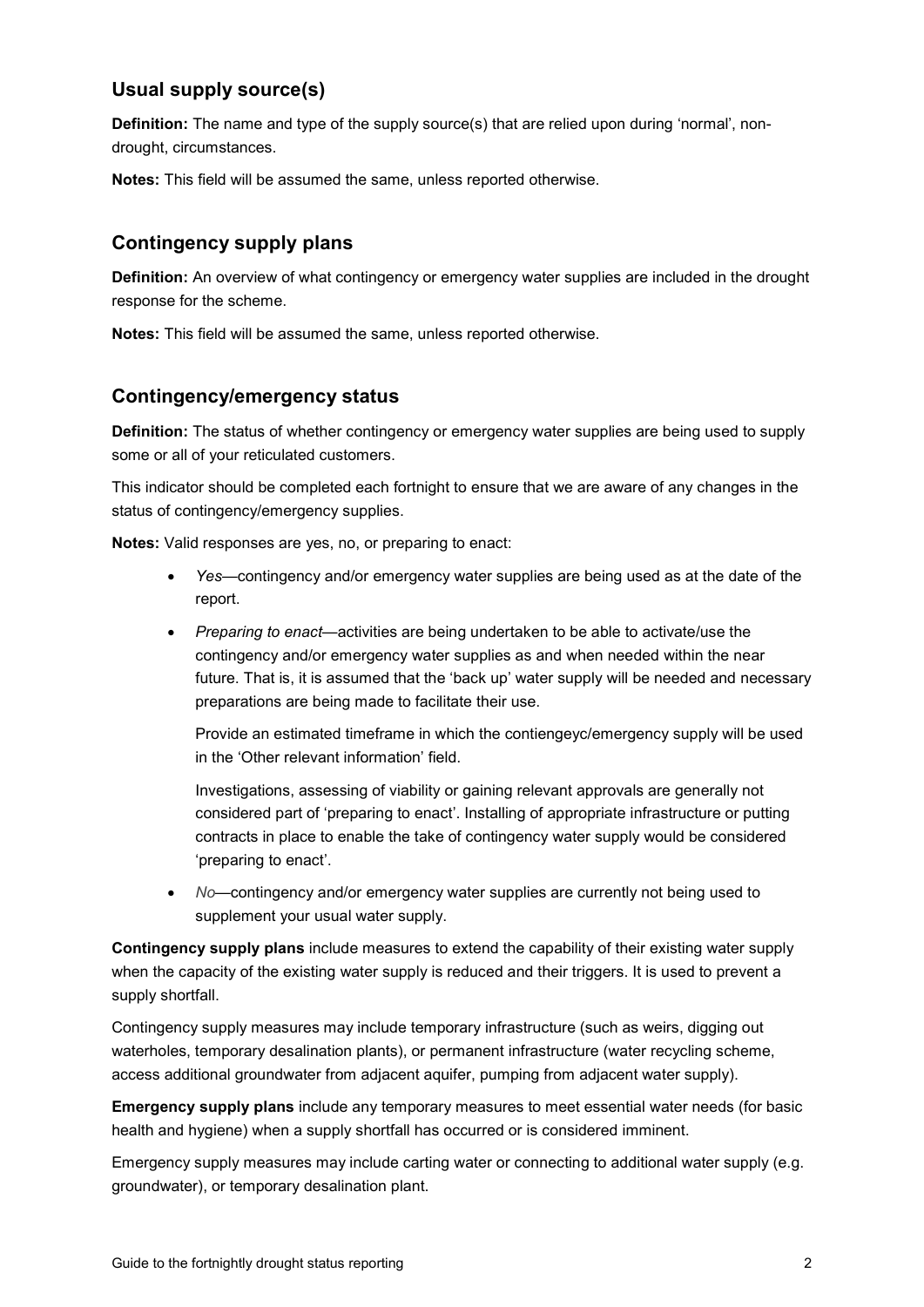# Risk update/current status

Definition: A summary of the current water supply status for the scheme, i.e. what are the main factors impacting water supply security.

If this level of water supply is considered typical for this time of year, text should be included to indicate that there is no/little concern as it is a typical situation.

This indicator should be completed each reporting cycle. Where there is no change this should be indicated (e.g. No change – conditions remain typical for this time of year; No change: storage is drawing down with sufficient supply to June 2020). This illustrates that the risk is continually being assessed.

Notes: Factors that should be considered for inclusion include: relative levels of bores, water flows, levels or water storage; relative demands (e.g. particular high); delays in construction/repairs to water infrastructure.

#### Current actions

Definition: An overview of the actions being taken to improve the water supply security for the scheme.

This indicator should be updated each fortnight. Where the actions are ongoing, where possible, provide an update on how such actions are progressing (e.g. status of physical completion of works or investigations that are underway and expected completion date).

Notes: Actions that should be provided as part of the response include:

- information about water restrictions, such as the current level of restrictions (e.g. medium, Level 1), whether the restrictions regime is being reviewed, whether the severity of restrictions have been increased since last fortnight or if it is going to be increased.
- investigations being undertaken to improve water supply security (for example, investigations into improvements from leak reduction, alternate operations, additional contingency or emergency supplies)
- any approvals being sought to facilitate additional water being able to be taken
- discussions with relevant entities to secure additional water supplies
- carting arrangements being made etc..

#### Main storage total vol/groundwater level

Definition: The volume stored in the main water storage, or the current bore water level, or flow rate (if known).

This indicator should be updated each fortnight for each of the main water supplies that are replied upon in 'normal'/non-drought circumstance (i.e. not the contingency supplies).

Notes: Response can be provided for multiple sources (e.g. for main storage and groundwater). Unit of measurement (e.g. ML, m AHD) should be included in the response.

If monitoring of water levels is not undertaken, please respond MD, and in the field 'Other relevant information' make a note of lack of monitoring.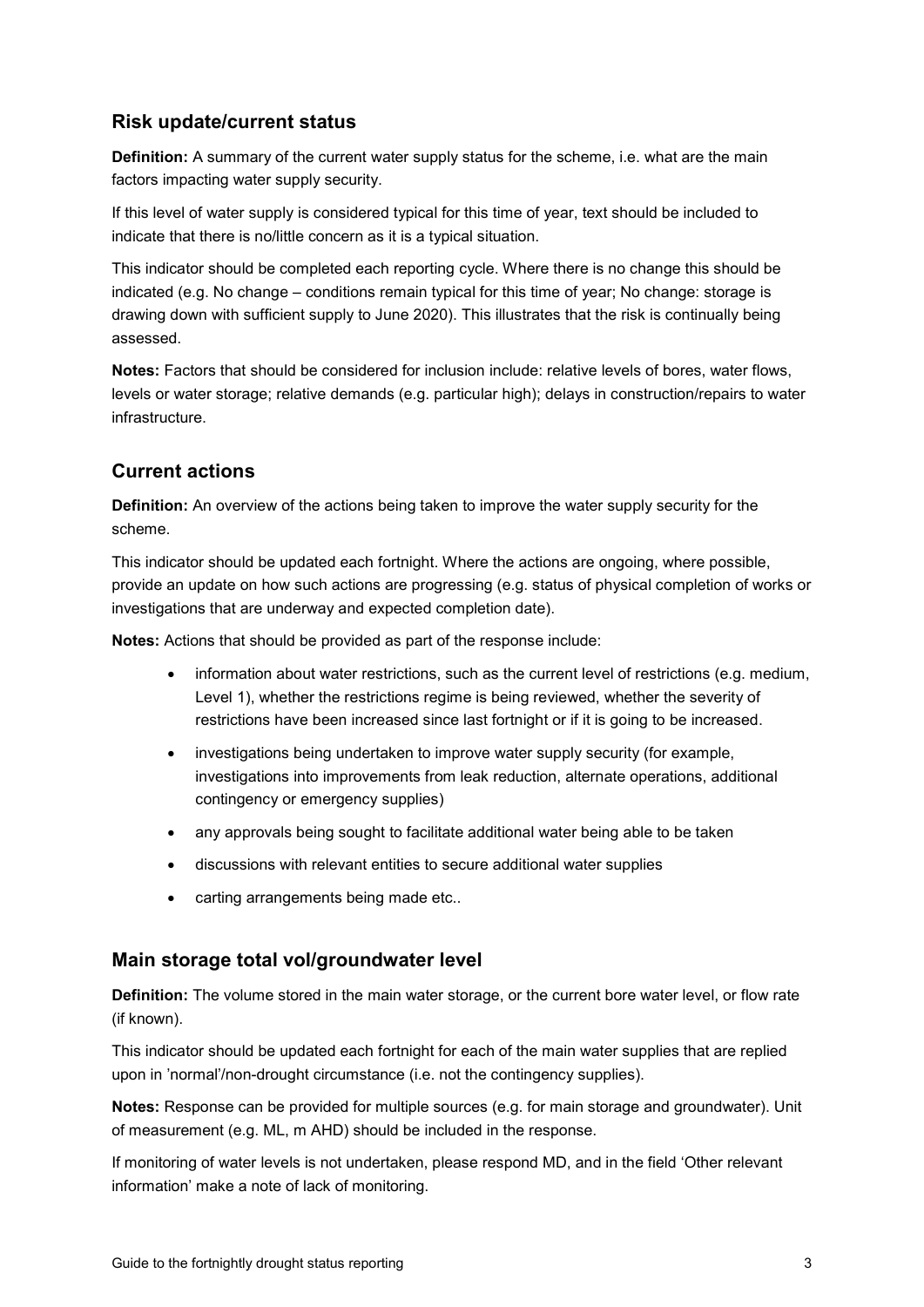# Main storage % full

**Definition:** This field only applies to surface water storages. The current volume, in terms of percentage full, being held in the main water storage.

This indicator should be updated each fortnight.

Notes: Response should be given to one decimal place, in whole numbers. Response only required for surface water storages; this indicator is not required for groundwater supplies or run of river.

#### Months of supply remaining

**Definition:** An estimation of the months of accessible supply based on the volume that is available to be supplied to the water supply scheme (as per the definition in the July 2019 key performance indicators (KPIs) for annual performance reporting).

This indicator should be updated each fortnight.

Notes: The response should be provided in months, up to a value of 60 (i.e. 5 years).

Response to this indicator should include consideration of:

- the volume of water that is available from all sources
- available contingency supply (i.e. contingency supply that will be accessible when required—no infrastructure, approvals etc. required to start using the contingency supply).
- anticipated demands including planned demand management measures, such as water restrictions that are likely to be implemented
- historical behaviour of the supply
- assumed inflow/streamflow/recharge based on Bureau of Meteorology (BOM) climate projections
- any relevant operational constraints (limitations of any infrastructure that is needed to access, treat and deliver the water)
- other water users of the resource.

Where water is solely supplied from groundwater then the best estimate of months of available supply should be reported based on the bore level and consideration of the safe yield.

Where seawater or brackish water is sourced from a marine environment, then 60 should be reported unless there are infrastructure constraints that may limit the meeting of water demand.

Where available contingency supply is combined to estimate months of supply available, comments must be included to state that the estimate is based on available contingency supply.

#### Examples:

 WSP A relies on bores that have met town water supply requirements under most conditions. However, in the past few years falling bore levels due to poor recharge events have been recorded.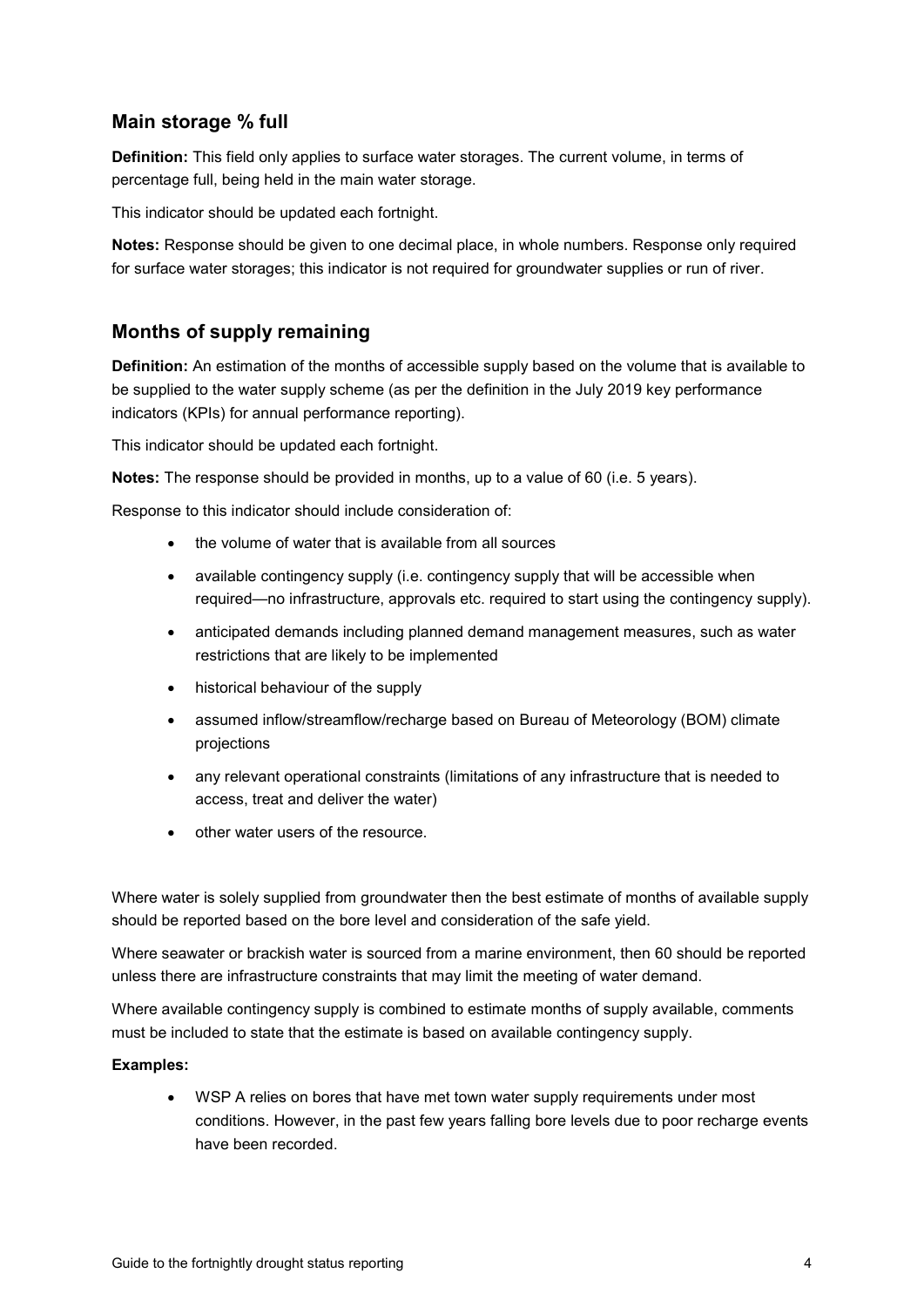Based on the current bore level, the historical performance of the supply, the Bureau of Meteorology climate projections and estimated restricted demands, WSP A estimates 10 months to supply shortfall.

 WSP B sources water from a small bore and desalinated marine water. The water sourced from the bore is estimated to meet the community's current unrestricted demand for 3 months. The marine desalination plant is sized sufficiently to meet the community's projected restricted water demands over the next 5 years.

When reporting WSP B considers both sources of water and reports 60 months or greater of supply and adds comment in the 'Other relevant information' field that the months of supply remaining is based on assumed contingency desalination supply.

WSP C has access to 8,600 kL of water stored in an in-stream storage/pumping pool. Anticipated demand is 1,750 kL per month.

Based on this rate of demand, current volume of water in the storage, the historical performance of the supply, assumed storage losses and the Bureau of Meteorology climate projections, WSP C estimates there is around 18 weeks (i.e. 4.5 months) of available supply.

# Current restrictions target

Definition: The water usage that the current level of water restrictions is aiming to achieve.

Notes: Response should be provided in L/p/d.

Where no restrictions in place, response should be NR (not relevant).

If unknown, response should be MD (stands for missing data, but for the purposes of this report will be taken to mean no specific target has been set)

#### Other relevant information

Definition: Provide any information that you believe is relevant to the water supply situation for the scheme, including any assumptions that underpin any of the responses provided.

# Reporting officer name / Reporting officer email / Reporting officer phone

Definition: The above three fields relating the reporting officer relate to the contact details of the person providing data for the fortnightly report for the water supply scheme.

Notes: This field will be pre-filled, but should be edited if needed.

#### Data as at

Definition: The date at which the data is current.

It is important that the data provided is as at the nominated date to provide a consistent point-of-truth snapshot of water supplies across the state.

Notes: The fortnightly report will typically be as at Friday, with the report being due by COB the following business day.